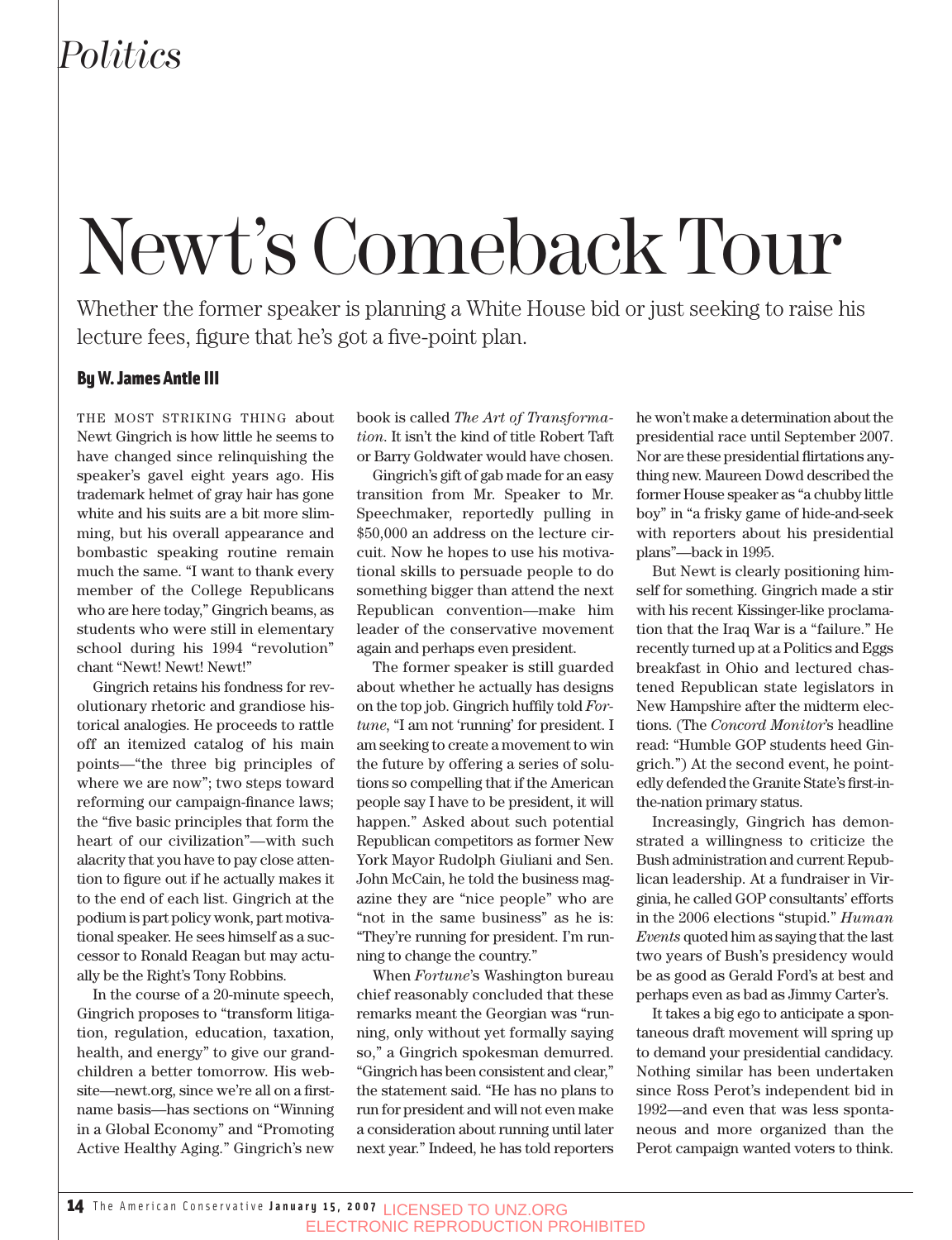Yet a candidate who believes, as Gingrich wrote in his 1995 book *To Renew America*, that his ideas on public education can create a "Third Wave Information Age learning system that is as different from the current bureaucratic model as the space shuttle is from an 1845 stage coach" is not lacking in confidence.

On its face, a Gingrich presidential bid seems like a nonstarter. When Newt slunk away from Capitol Hill after the GOP came perilously close to losing its majority in 1998, he was a widely disliked public figure. His unfavorable ratings approached 70 percent, and relatively few of the colleagues he had helped lead to power four years prior were sorry to see him go. Democrats campaigning in swing districts gleefully mocked their Republican opponents as Gingrich clones.

Even leaving the House didn't cause all of Gingrich's negatives to go away. In 1999, it was disclosed that an affair with a House aide led to the breakup of his second marriage—a stunning contradiction of his party's family-values message, especially at the same time Republicans were working to impeach Bill Clinton over the Monica Lewinsky scandal. Gingrich married the staffer, but that may not be enough to make him appealing to social conservatives who are worried about the institution of marriage.

Yet Gingrich's speaking tours and stints on Fox News demonstrate that he still has a dedicated national following. Commenters at his website encourage him to make a White House run, posting "We need you Newt!" and other entreaties. National polls consistently place him third among potential GOP candidates for 2008. Gingrich rarely does better than the high single digits, but conservative aspirants like Mitt Romney or Sam Brownback would be lucky to have those numbers.

The vacuum on the right of the presidential field is Gingrich's best asset.

Giuliani is pro-choice, supports gun control and gay unions, and has his own troubled marital history. McCain is distrusted by most conservatives on both economic and social issues. But no credible conservative has emerged who has either the popular or financial backing to wrest the lead away from the two frontrunners. Activists running out of options hope that Newt can.

Gingrich also looks good compared to his troubled, less articulate successors. Many conservatives are ready to reclaim the enthusiasm and ideological vigor that suffused the early days of the first Republican Congress in 40 years. And with Republicans now out of teamed up with Hillary Clinton on health-care initiatives and sounded off on tax rates. Yet there is considerable truth to Bob Dole's memorable quip: "You hear Gingrich's staff has these five file cabinets, four big ones and one little tiny one. Number one is 'Newt's Ideas.' Number two, 'Newt's Ideas.' Number three, number four—'Newt's Ideas.' The little one is 'Newt's Good Ideas.'"

In the little file sit Gingrich's complaints about Republicans' exorbitant federal spending habits and criticisms of bureaucracy, but his four big cabinets of bad ideas are overflowing. Newt's nostrum for Iraq is to launch another "third stage" campaign. And he advocates trying in

### **GINGRICH** DOESN'T SEEM TO HAVE LOST HIS ENTHUSIASTIC VIEW THAT **PAYING POOR SCHOOLCHILDREN TO READ BOOKS** CONSTITUTES AN **EDUCATION** "**REVOLUTION**."

power, some GOP activists may be willing to bet that the man who led them out of the wilderness in 1994 could be the right one to do it again. "If you make a mistake," Gingrich argued in a recent speech, "you need to stop and go to battle against the mistake."

The Gingrich comeback tour is based on more than nostalgia. It is also a predictable reaction to the intellectual decline of the Republican leadership. Today's GOP may have both skilled operators and ideological true believers but no one who combines a red-meat message with the former speaker's penchant for adroit tactical maneuvers. After Dennis Hastert, many conservatives will be open to the appeals of a smooth talker with eccentric ideas.

And ideas are a commodity Gingrich can claim to have in abundance. From his perch at the American Enterprise Institute and as chairman of his own communications and consulting firm, he has staked out detailed positions on a wide variety of policy questions. He has Tehran what he believes was a "failure" in Baghdad. Domestically, Gingrich doesn't seem to have lost his enthusiastic view that paying poor schoolchildren to read books and giving them free laptops constitutes an education "revolution."

Even Newt's good ideas might need some tweaking. The collapse of Republican fiscal discipline and faltering of the Congress's reformist spirit all began under Gingrich's watch. He says remarkably little in his polished speeches that he couldn't have said in the 1980s, except for replacing references to communism with warnings about radical Islam.

On the lecture circuit, it all sounds deceptively uncomplicated. Gingrich likes to tell crowds, "I think the correct vision of the future is simple as Ronald Reagan taught us—we win, they lose." He probably already has his five-point victory plan ready. It will be a new plan—but the same old Newt.

*W. James Antle III is associate editor of* The American Spectator.